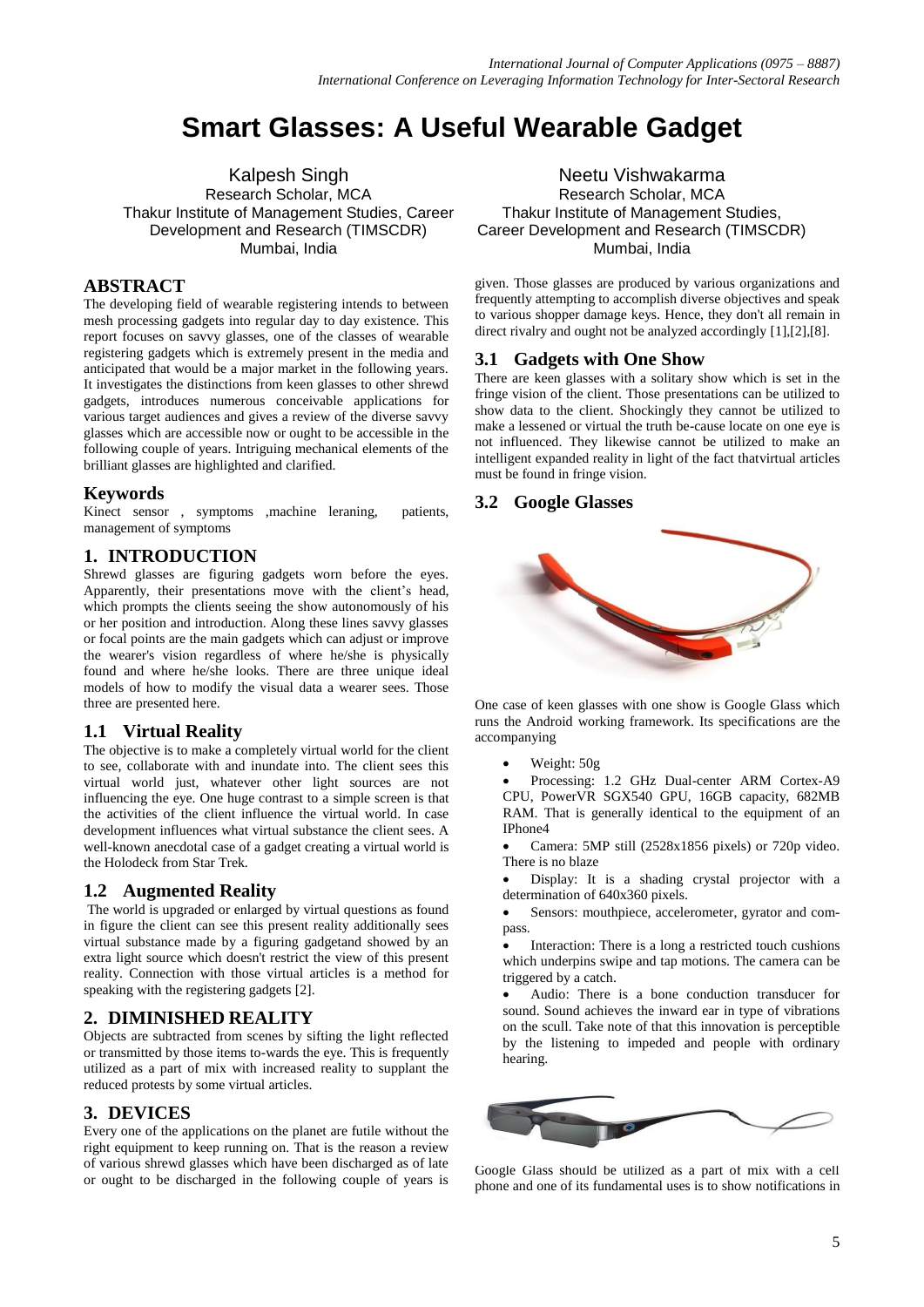a helpful and fast way. It should be estimated also to a top of the line cell phone yet there are no official declarations concerning the correct cost or discharge date [4],[6].

#### **3.3 Bruckner Travis**



It is unmistakable in figure 2 that Google Glass does not have an exceptionally strong outline and that it is made for customers. It is not made for harsh situations, for example, modern destinations or factories. One case of modern keen glasses is the Bru¨ckner TRAVIS appeared in figure 4. This gadget is a considerable measure heavier than Google Glass in light of the fact that the preparing is done in an installed PC worn in a vest. It is controlled with six equipment catches and its primary applications are gushing video and showing manuals to workers.

#### **3.4 Devices with Two Displays**

Savvy glasses with two showcases can influence everything the wearer sees and could show 3 dimensional substances. This makes it conceivable to make a virtual, increased or diminished reality.

Both frameworks with two presentations introduced in this segment should be associated with a PC with a link by which the virtual articles are made. Later on comparable gadgets could be wire-less and worn outside. Those gadgets are intriguing in light of the fact that they don't concentrate on showing data yet rather attempt to make an energizing visual ordeal.

## **3.5 Cast AR**

An energizing new innovation which is utilized to make an augmented indoor the truth is Cast AR. It has a projector over every eye which ventures onto a retro reflector with 120 Hz each making a 3D picture. A retro reflector is a surface that reflects light back to its source with at least dissipating. All things considered a portion of the light of every projector will achieve the eye it is not bound for. To manage this, Cast AR has dynamic shade focal points. The projectors are dynamic in disjoint little time interims. While the projector above one eye is not dynamic the dynamic shade focal point of that eye will prevent any light from achieving that eye. This happens at such a rapid, to the point that the human eye cannot take note. The outcome is a stereoscopic 3D picture.

Thrown AR tracks head development and introduction utilizing an as a part of framed camera and infrared LEDs inside the retro reflector. The correct position is ascertained by triangulation in equipment on the glasses. This makes it conceivable to modify the orientation of the virtual items with just a couple millisecond postponement to head development. Numerous individuals can share one retro reflector every seeing an alternate scene or the same scene from various edges.

Another favorable position of Cast AR contrasted with other keen glasses is that the eye concentrates on things in a separation instead of a screen before the eyes. This makes it conceivable to utilize Cast AR for long eras without eye strain.

One of the weaknesses is that the dynamic shade glasses filter a considerable measure of light which makes the scenes seem darker. By in-wrinkling the shine of the projectors it's conceivable to make the virtual items brighter, yet it is unrealistic to make any genuine protests in the room brighter without changing lighting of the room which may exasperate others.

Another inconvenience is the requirement for a retro intelligent sur-confront. Despite the fact that these are extremely adaptable. lightweight and not costly they consume up room and you can't see any virtual items or scenes without one out of sight. The cost of Cast AR is relied upon to be around 200\$ [6],[9].

## **4. APPLICATIONS**

In this segment, diverse conceivable applications that we can order as documentation, efficiency, widespread remote control, restorative, training, excitement, business and games. The objective is to show how helpful savvy glasses could be. It is accepted that equipment to understand the applications will exist later.

#### **4.1 Documentation**

Pictures and recordings taken by keen glasses are taken from the perspective of the client and can be grasped sans hands without impeded sight. This is perfect to catch individual encounters of the wearer. Notwithstanding pictures taken physically a de-bad habit could likewise take pictures consequently. It could understand when the client is fomented or energized and take more pictures or even recordings in those times naturally. Every one of the photos could be transferred to make a documentation of the individual's life. [4] This documentation could be utilized emphatically as a part of a wide range of ways. It could be utilized as a memory help, to in-wrinkle security by making visual confirmation of wrongdoings, as evidence in court or just for individual utilize. On the off chance that numerous individuals utilized such a gadget for documentation, data of fiascoes and other significant occasions would spread much quicker due to the in-wrinkle of pictures and recordings taken in circumstances where the client won't not have room schedule-wise to physically take pictures like a tremor.

## **4.2 Medical**

At first the utilization of shrewd glasses for visually impaired or outwardly debilitated individuals may appear to be pointless. In any case, they could be exceptionally utilizing full in helping those individuals as a located sidekick. Numerous visually impaired individuals utilize a stick to get data about their surroundings. This technique just gives data about things underneath the abdomen which doesn't avert impacts with objects put higher like tree limbs. Keen glasses could caution daze individuals from such impacts. They could likewise be utilized for route by giving them data about the distance to predefined landmarks. [3] Another conceivable application would be to utilize the brilliant glasses as a seeing guide to make night vision or show protests in a separation.

Virtual reality has been utilized as a part of active recuperation. Considers demonstrate that the subjective torment impression of patients amid activities can be diminished by diverting them with a virtual reality set up.

It would likewise be conceivable to have subtitles for hard of hearing individuals. Discourse acknowledgment would need to enhance and the glasses would need to have the capacity to recognize distinctive voices. It would however be moderately simple to just perceive certain commotions like a vehicle horn,